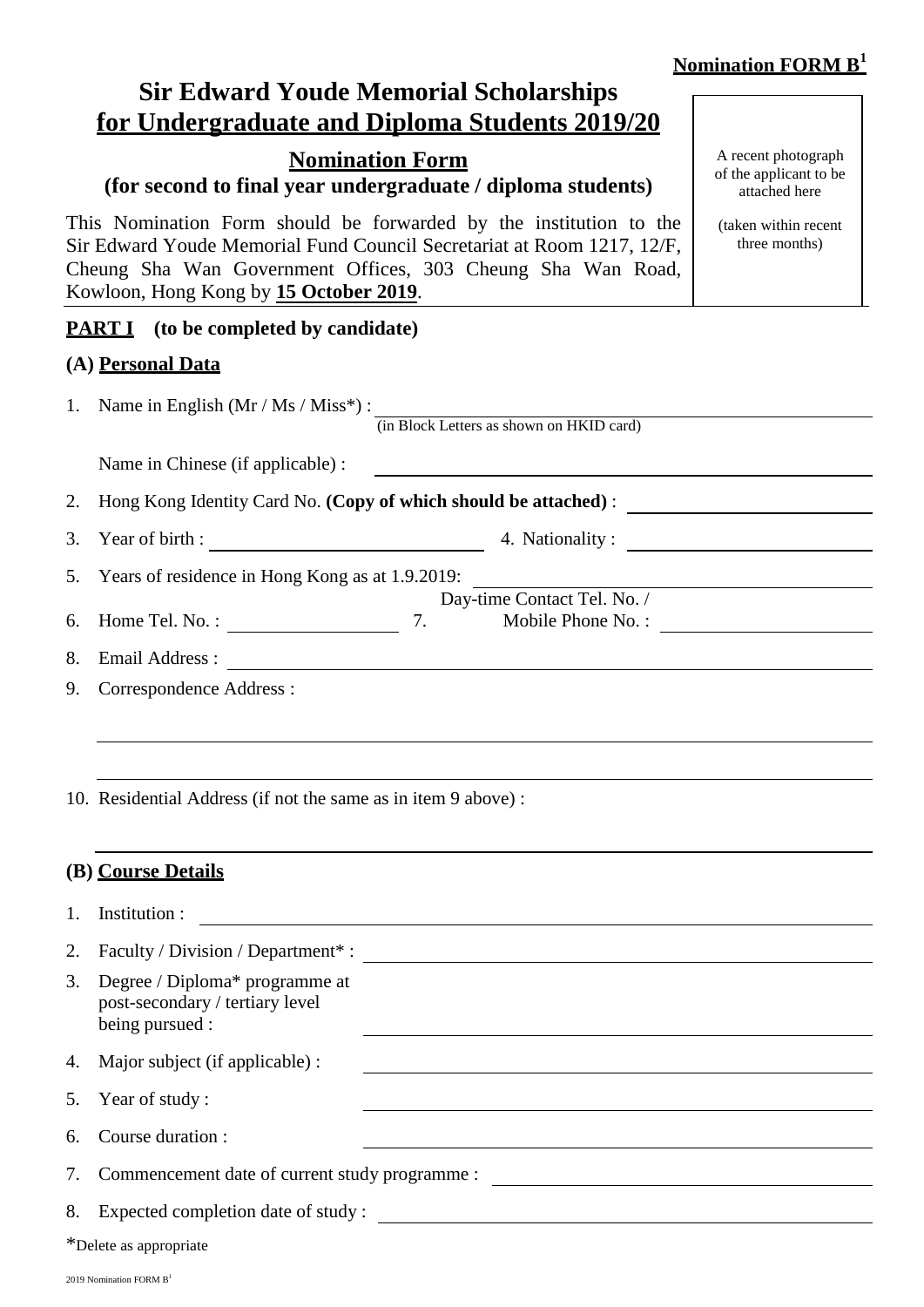# **(C) Academic Background**

1. Performance at internal examinations of the institution in 2018/19**†**:

| Subject | Grade /<br>Mark | Subject | Grade /<br>Mark |
|---------|-----------------|---------|-----------------|
| 1.      |                 | 6.      |                 |
| 2.      |                 | 7.      |                 |
| 3.      |                 | 8.      |                 |
| 4.      |                 | 19.     |                 |
| 5.      |                 | 10.     |                 |

2. Public Examinations Results**†**:

|                  | Year | <b>Subjects and Results</b> |
|------------------|------|-----------------------------|
| <b>HKDSE</b>     |      |                             |
| Others           |      |                             |
| (Please specify) |      |                             |
|                  |      |                             |

3. Scholarships and Awards**†**:

(Please give details of any scholarships / awards previously received or currently being granted and specify the issuing authority and value of the awards. Successful candidates will not be required to relinquish scholarships or awards concurrently held by them.)

| Name of Award (including<br>Sir Edward Youde Memorial awards) | <b>Issuing Authority</b> | Value of<br>Award | Date |
|---------------------------------------------------------------|--------------------------|-------------------|------|
|                                                               |                          |                   |      |
|                                                               |                          |                   |      |
|                                                               |                          |                   |      |
|                                                               |                          |                   |      |

**†Copies of supporting document(s), such as certificate(s), result slip(s) and official transcript(s) (including those of current studies) should be attached**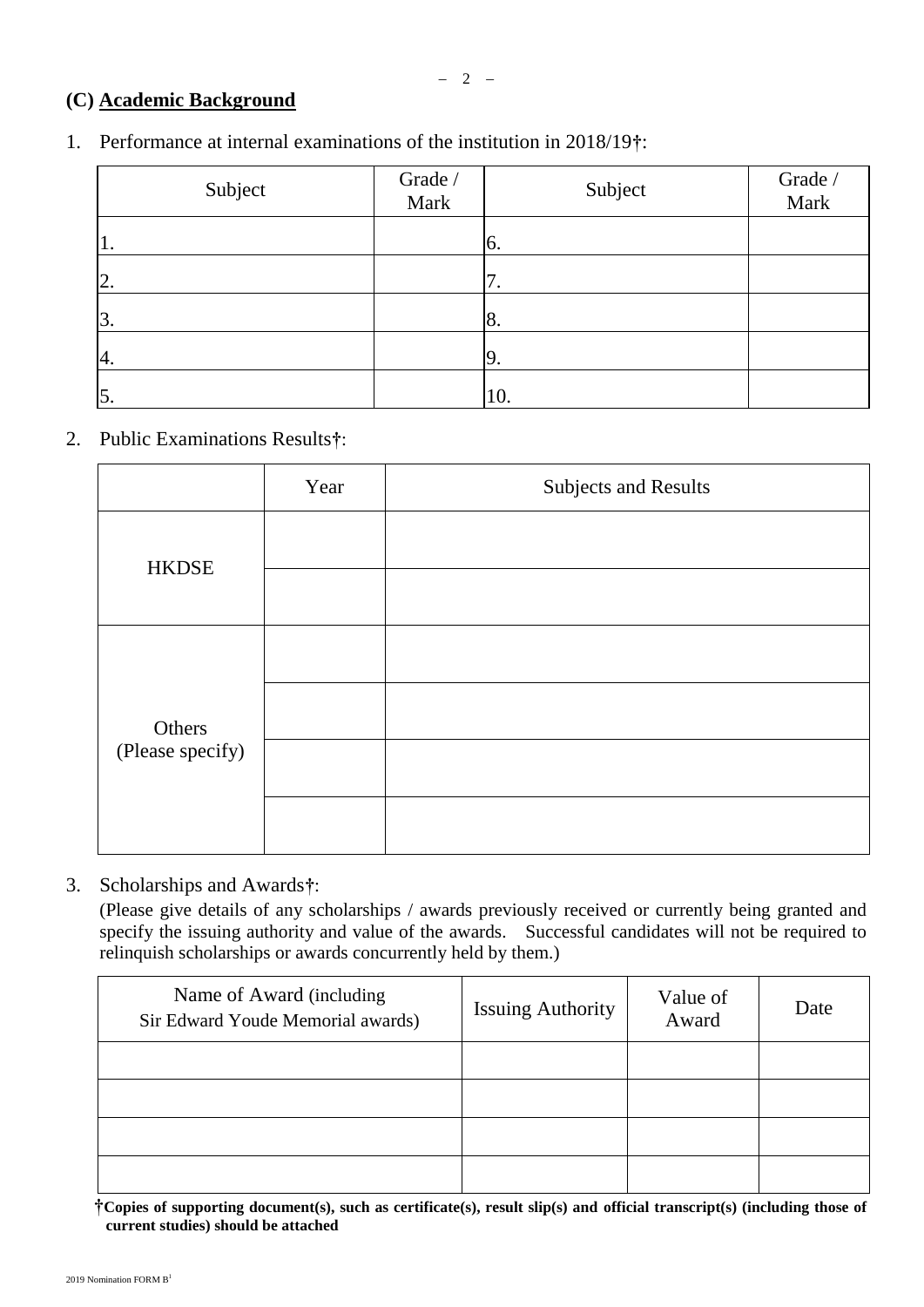### **(D) Extra-curricular Activities / Community Services**

List in chronological order the extra-curricular activities and community services participated **in the past three years**:

| Activity / Service | Position held / Attainment | Date |
|--------------------|----------------------------|------|
|                    |                            |      |
|                    |                            |      |
|                    |                            |      |
|                    |                            |      |
|                    |                            |      |
|                    |                            |      |

### **(E) Further Information**

Please give an account of, in **not more than 500 words**, preferably in English, the reasons for undertaking the course of current studies. (To be typewritten, if not, please ensure that handwriting is legible. Use additional sheets if necessary and duly sign on each page.)

## **(F) Declaration by Candidate**

I hereby declare that:

- (a) the statements made in Part I of this nomination form including all the related documents provided are, to the best of my belief, true, complete and correct; and
- (b) I have read the Information Note B. I fully understand and agree to the arrangements stated therein in relation to my being nominated.

Signature : Date :

Name (in Full) :